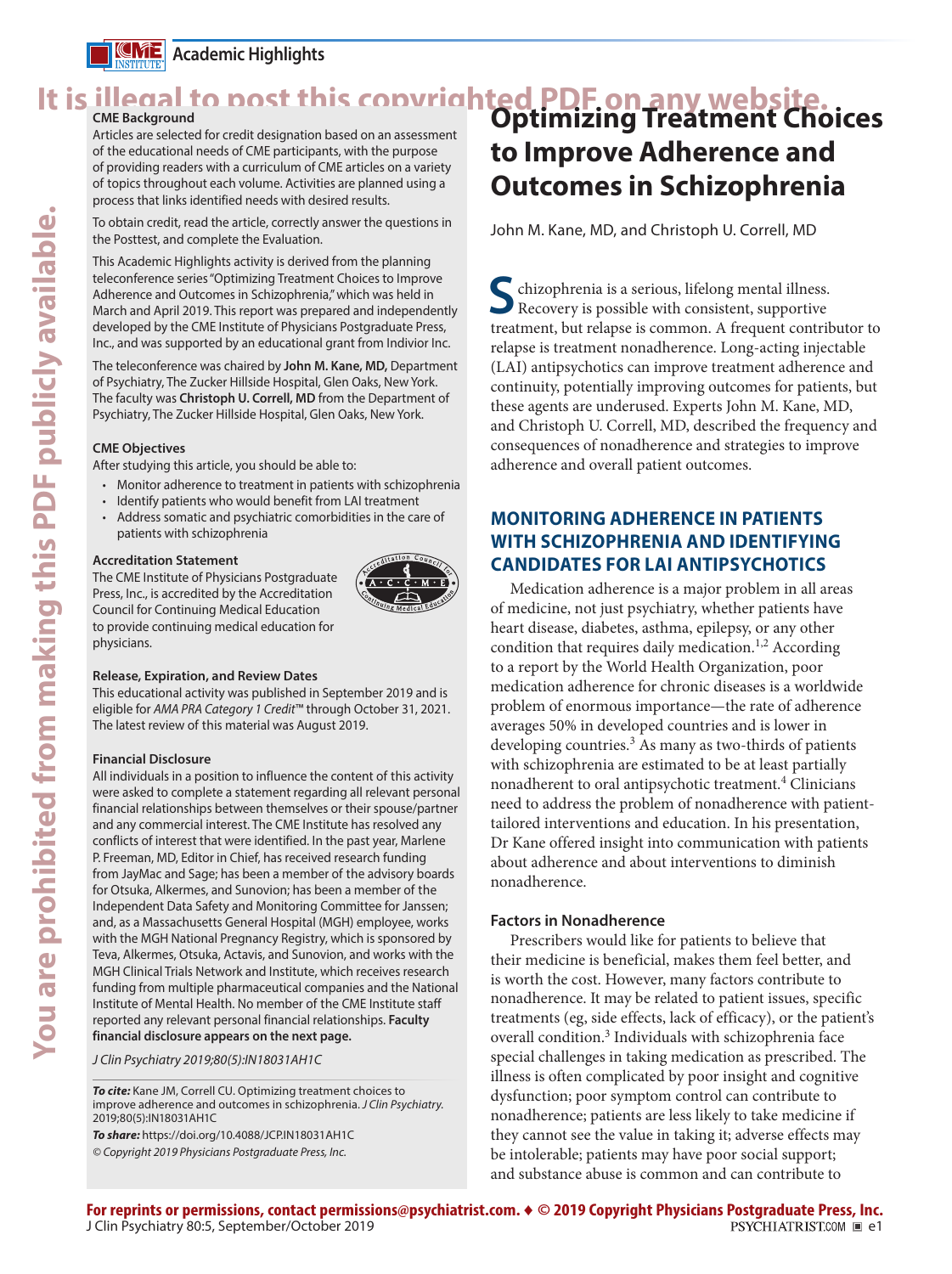### Academic Highlights

# It is illegal to post this copyrighted PDF on any website.

The CME Institute of Physicians Postgraduate Press, Inc., designates this journal-based CME activity for a maximum of 1 *AMA PRA Category 1 Credit*™. Physicians should claim only the credit commensurate with the extent of their participation in the activity.

*Note:* The American Academy of Physician Assistants (AAPA) accepts certificates of participation for educational activities certified for *AMA PRA Category 1 Credit*™ from organizations accredited by ACCME or a recognized state medical society. Physician assistants may receive a maximum of 1 hour of Category I credit for completing this program.

### **Financial Disclosure**

**Dr Kane** is a consultant for and has received honoraria from Alkermes, Allergan, Genentech, Lundbeck, Intracellular Therapies, Janssen, Johnson & Johnson (J&J), Merck, Neurocrine, Otsuka, Pierre Fabre, Reviva, Roche, Sunovion, Takeda, and Teva; has received grant/research support from Otsuka, Lundbeck, and Janssen; is a member of the speakers/advisory boards for Alkermes, Intracellular Therapies, Lundbeck, Neurocrine, Otsuka, Pierre Fabre, Roche, Sunovion, Takeda, Teva, and Reviva; and is a stock shareholder of Vanguard Research Group and LB Pharma. **Dr Correll** is a consultant for and has received honoraria from Alkermes, Allergan, Angelini, Boehringer-Ingelheim, Gerson Lehrman Group, Indivior, IntraCellular Therapies, Janssen/J&J, LB Pharma, Lundbeck, MedAvante-ProPhase, Medscape, Merck, Neurocrine, Noven, Otsuka, Pfizer, Rovi, Servier, Sumitomo Dainippon, Sunovion, Supernus, Takeda, and Teva; has received grant/research support from Janssen and Takeda; is a member of the advisory boards for Alkermes, Allergan, IntraCellular Therapies, Janssen/J&J, LB Pharma, Lundbeck, Merck, Neurocrine, Noven, Otsuka, Sunovion, Supernus, Takeda, and Teva; is a stock shareholder of LB Pharma; and has received other financial support from Janssen and Otsuka (expert testimony) and UpToDate (royalties).

### **Review Process**

The faculty member(s) agreed to provide a balanced and evidencebased presentation and discussed the topic(s) and CME objective(s) during the planning sessions. The faculty's submitted content was validated by CME Institute staff, and the activity was evaluated for accuracy, use of evidence, and fair balance by the Chair and a peer reviewer who is without conflict of interest.

The opinions expressed herein are those of the faculty and do not necessarily reflect the opinions of the CME provider and publisher or the commercial supporter.

nonadherence.5–7 Social, economic, and health system factors may interfere as well.

Keeping up with daily medications can be difficult, as one person shared about her brother with schizophrenia:

### **Family Perspective**

*"It seems that deciding to take medication is one thing for diagnosed people, but deciding to ensure that it is taken exactly as prescribed at the exact right time is another issue entirely. My brother is proof that it is extremely difficult to keep track of many different medications simultaneously. . . . A single mismanaged dose can potentially lead to weeks of hardship. . . . Going without has caused a lot of unnecessary hardship for my brother and it's possible that some of his visits to the emergency room for psychological distress could have been avoided entirely."<sup>8</sup>*

Unfortunately, many physicians overestimate treatment adherence.<sup>9,10</sup> Dr Kane said that clinicians' perceptions of their own patients can be biased and may reflect the view that nonadherence is a problem that *other* clinicians have. Physicians may think that their patients are better with compliance or are more likely to listen to them than the patients reported in the literature, $11$  even though this may not necessarily be the case.

Expert consensus recommendations are to assess adherence via not only self-report but also objective tools.12 For example, the [Medication Adherence](http://www.easacommunity.org/files/Medication%20Adherence%20Scale.pdf)  [Rating Scale](http://www.easacommunity.org/files/Medication%20Adherence%20Scale.pdf) can be used with patients who have schizophrenia.13,14 Pill counts and informant ratings can also be useful.<sup>15</sup>

To improve the accuracy of patients' self-report, asking about their experiences taking medication may be more useful than asking a direct question about nonadherence (Figure 1).6,16 Dr Kane recommended that clinicians avoid conveying an attitude that patients who miss or stop taking medications are "bad patients"; instead, they should communicate that nonadherence is human nature and happens frequently and that doctors want to help patients benefit from their medications as much as possible.

### **Relationship Between Nonadherence and Relapse**

Poor adherence to oral antipsychotics is the most common cause of relapse.<sup>4</sup> A summary of 5 studies compared continuous antipsychotic treatment with intermittent treatment (ie, patients were treated only when clinicians thought they were experiencing early signs of relapse).17 All 5 studies showed a significantly lower rate of relapse in patients with continuous treatment than in those with intermittent treatment.

Patients with schizophrenia are at risk for relapse and hospitalization after intervals of missed medication as short as 10 days or less (Figure 2).<sup>18,19</sup>

A systematic review<sup>20</sup> of 6 studies assessing the risk of relapse after treatment discontinuation found that 77% of patients relapsed within 1 year. The rate of relapse among these patients jumped to 90% after 2 years. In comparison, the rate of relapse among patients with good adherence has been reported as  $18\%.21$ 

A study<sup>22</sup> by Robinson and colleagues followed 104 first-episode patients and found that after 5 years, 82% of the cohort had experienced at least one relapse. Stopping medication was found to be the most powerful predictor of relapse; patients who stopped were 5 times more likely to relapse than patients who continued with their medication.

### **Consequences of Relapse**

Dr Kane noted that, with each relapse, the onset of therapeutic effect of medication may be slower, treatment may be less effective, and patients can experience greater hardships and illness burden. Relapses have been associated with progressive decline in brain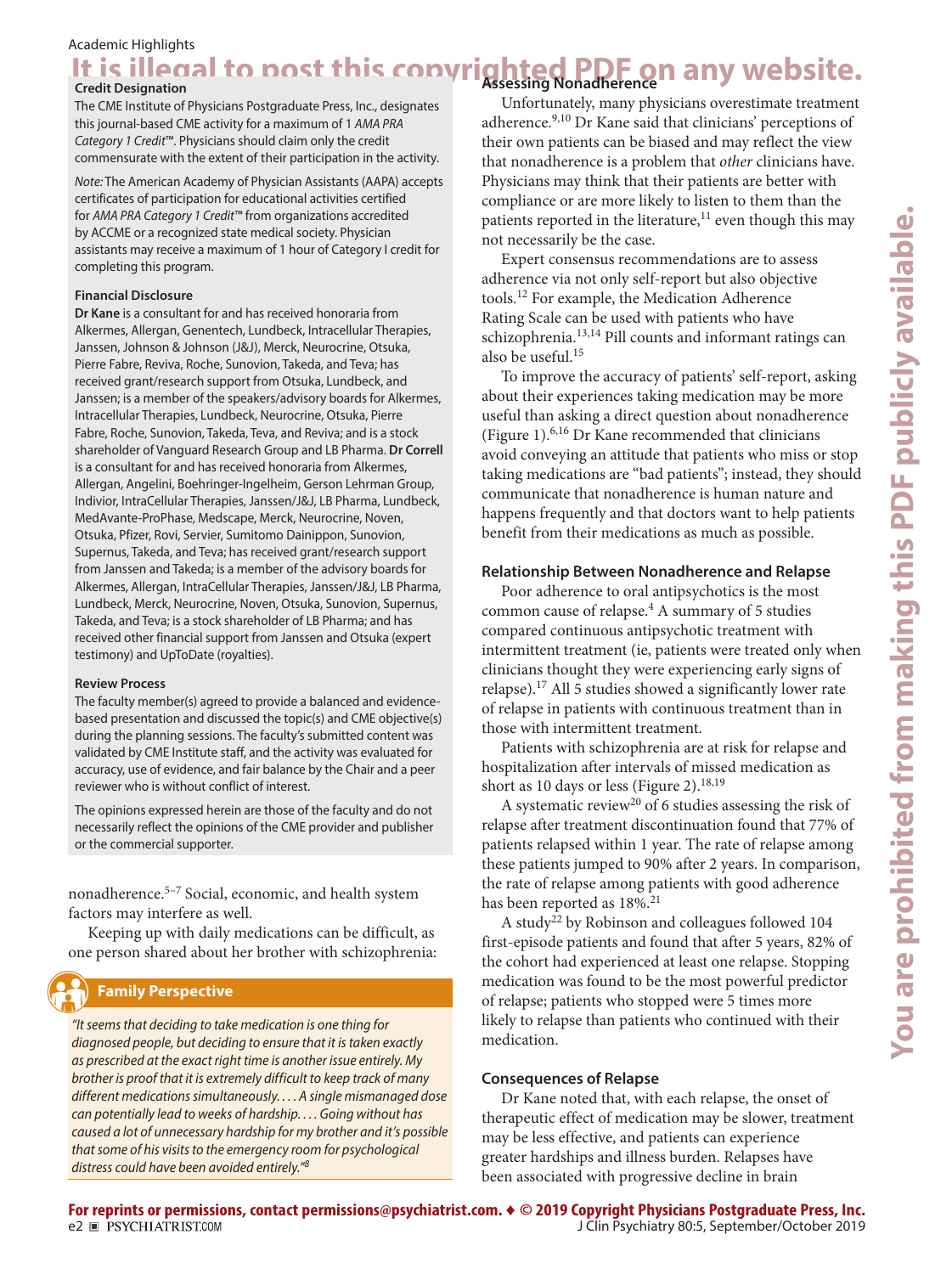

| Figure 2. Odds Ratio for Hospitalization in Patients With Schizophrenia, by Gap in |  |
|------------------------------------------------------------------------------------|--|
| Antipsychotic Treatment <sup>a</sup>                                               |  |

| יי- כ          |        |                      |         |           |          |        |          |
|----------------|--------|----------------------|---------|-----------|----------|--------|----------|
| <b>No Gaps</b> |        |                      |         |           |          |        |          |
|                | Sunday | Monday               | Tuesday | Wednesday | Thursday | Friday | Saturday |
|                |        |                      |         |           | 1        | 2      | 3        |
|                | 4      | 5                    | 6       | 7         | 8        | 9      | 10       |
|                | 11     | 12                   | 13      | 14        | 15       | 16     | 17       |
|                | 18     | 19                   |         | 20 21     | 22       | 23     | 24       |
|                |        | 25 26 27 28 29 30 31 |         |           |          |        |          |
|                |        |                      |         |           |          |        |          |

Have you ever decided not to take your medication on purpose?

Does anyone help you remember to take your medication? Does anyone think you shouldn't take the medication?

<sup>a</sup>Based on Velligan et al<sup>6</sup>; reprinted with permission from Kane.<sup>16</sup>

What led to that?

*No gap in treatment=1 Gap 1–10 Days*



What reminds you to take it? How much do you take?

How do you get your refills? Do you feel that we understand your concerns about treatment?

Health Care Delivery

### *Gap 11–30 Days Gap >30 Days*

Home Life



<sup>a</sup>Data from Weiden et al<sup>18</sup>; adapted with permission from Correll.<sup>19</sup>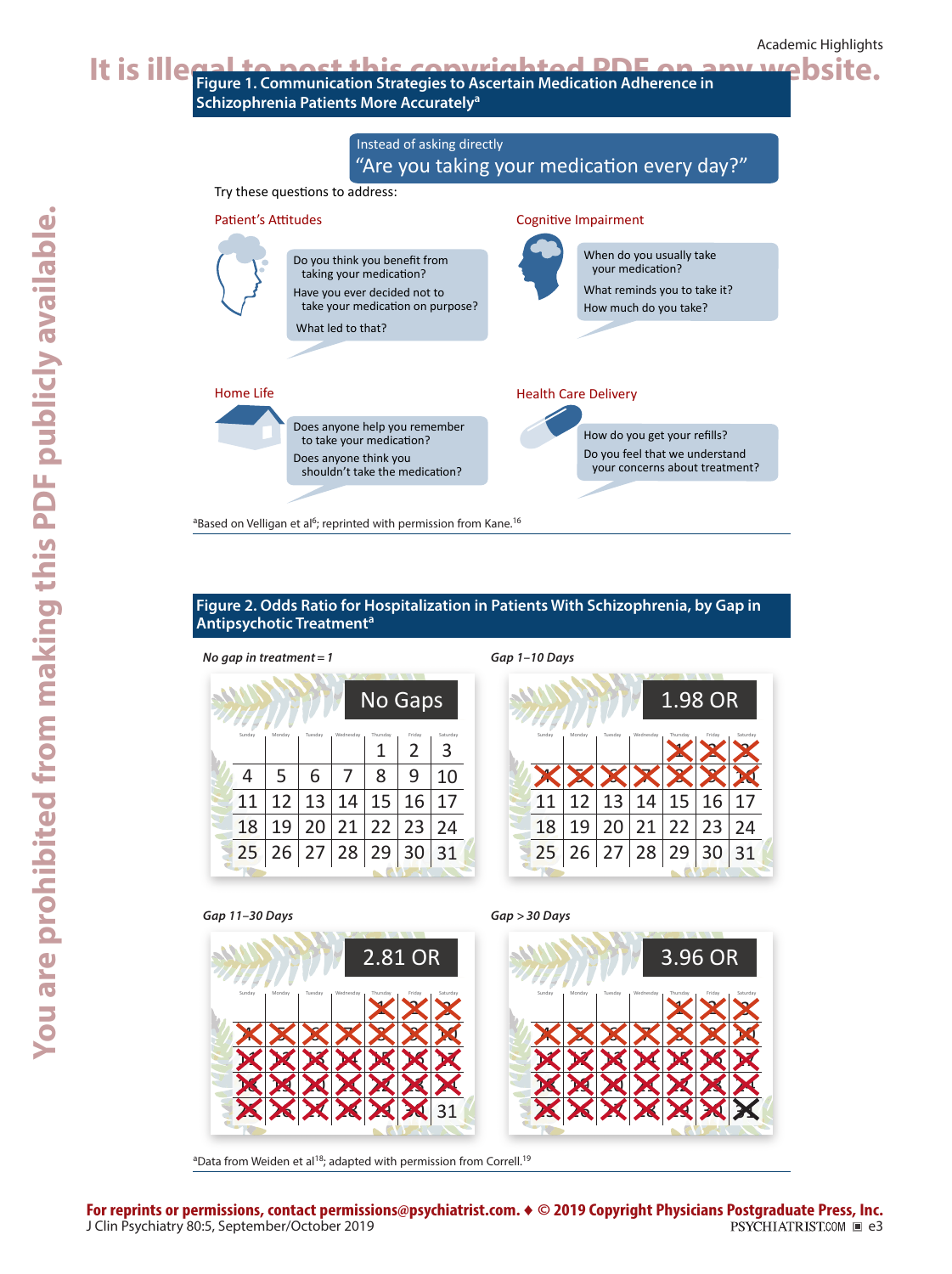### Academic Highlights

# **It is illegal to post this copyrighted PDF on any website**<br>volume.<sup>23</sup> Ramifications of relapse among patients with Figure 3. Perceptions of Clinicians vs Patients Toward

schizophrenia include the following<sup>24</sup>:

- Increased risk of self-harm
- Increased risk of harm to others
- Increased distress for patients and families
- Increased strain on friendships and relationships
- Disruptions in education
- Disruptions in vocational functioning
- Decreased patient autonomy
- Increased social stigma
- Increased economic burden associated with treatment
- Increased risk of not returning to baseline functioning
- Increased resistance to treatment

A study25 that followed 130 patients showed that reaching the same degree of improvement after a relapse took longer with the second episode than the first. The illness, in other words, became less responsive to treatment.

A Dutch study<sup>26</sup> of 603 patients with schizophrenia investigated the relationship between an interruption in medication of at least 30 days and suicide. After adjusting for age and gender, the relative risk of suicide attempt was found to increase approximately 4-fold among patients with a 30-day or more interruption compared with patients who did not have an interruption.

Cooperation between patients and clinicians is necessary to minimize relapses and their consequences such as lost jobs, as illustrated by a patient who experienced multiple relapses:

### **Patient Perspective**

*"I was diagnosed as schizophrenic when I was 13 years old. I spent the better part of my adolescence and young adulthood in hospitals. . . . I fought my disease and the stigma of mental illness in my struggle for employment. I learned from my mistakes which cost me several jobs, and along with my psychiatrist, we experimented with different medications. Fortunately, we found a combination of medications which kept me out of hospitals and I kept employment."27*

### **Using Long-Acting Injectable Antipsychotics**

Long-acting injectable (LAI) antipsychotics can play a role in helping patients with schizophrenia remain adherent.4,28,29 Research indicates that patients treated with LAI antipsychotics have decreased hospitalization and use of emergency services compared with those treated with oral antipsychotics.<sup>30-32</sup> A real-world comparative effectiveness trial<sup>33</sup> that included almost 30,000 patients found that LAIs and clozapine were the most effective treatments for preventing schizophrenia relapse; rehospitalization rates among patients receiving LAIs were 20%–30% lower than for patients receiving equivalent oral formulations. However, this

### **Figure 3. Perceptions of Clinicians vs Patients Toward Long-Acting Injectable (LAI) Antipsychoticsa**

### **Clinician Perceptions**

- Patients have refused or will refuse LAIs
- Patients will always prefer oral medications
- Patients are sufficiently adherent to oral medication
- An LAI would be too expensive
- Use of LAIs should be avoided if patients are in their first episode
- My patients have been adequately informed about LAI options

### **Patient Perceptions**

- My doctor has never informed me about LAI options • I may prefer LAIs to oral treatments after trying
- LAIs LAIs may prevent relapse better than oral treatments
- I feel better supported with injections than with oral drugs because of regular contact with health professionals

<sup>a</sup>Based on Heres et al,<sup>35</sup> Patel et al,<sup>36</sup> Jaeger and Rossler,<sup>37</sup> Walburn et al,<sup>38</sup> Iyer et al,<sup>39</sup> and Caroli et al.<sup>40</sup>

treatment modality is not prescribed as often as oral antipsychotics.4,34

Many factors play a role in the underuse of LAIs. Clinicians may have inaccurate perceptions about the medications and their patients' attitudes toward them (Figure 3). $35-40$  Additionally, clinicians may think that they have clearly explained the treatment options to patients, but the conversation may be interpreted differently by patients. A survey<sup>37</sup> of patients being treated for schizophrenia and having no prior experience with LAIs, as well as psychiatrists, highlighted the disconnect between patients and clinicians. Only 21% of the patients reported that they had been informed of LAI options by their psychiatrist. Yet, 75% of the psychiatrists surveyed said that they had informed their patients about different formulations of antipsychotics, including LAI options.

Patient attitudes toward LAIs are frequently positive.<sup>38</sup> In a survey of patients with  $> 3$  months of experience with an LAI formulation, LAIs were preferred, and 70% of patients felt better supported in their illness (compared with oral medication) because of regular contact with the clinician who administered their injection.<sup>40</sup>

### **What Can Clinicians Do to Improve Adherence?**

The LAIs used to be considered appropriate for only a subgroup of patients with schizophrenia who had major nonadherence problems and frequent relapses.<sup>41</sup> Recent guidelines,41,42 however, have noted the potential benefit of using second-generation LAIs following the first episode; LAIs have been found to be effective to prevent relapse in patients experiencing their first episode<sup>43</sup> as well as in those who have already experienced multiple relapses.44,45 These agents should be "systematically proposed to any patients for whom maintenance antipsychotic treatment is indicated."<sup>41</sup>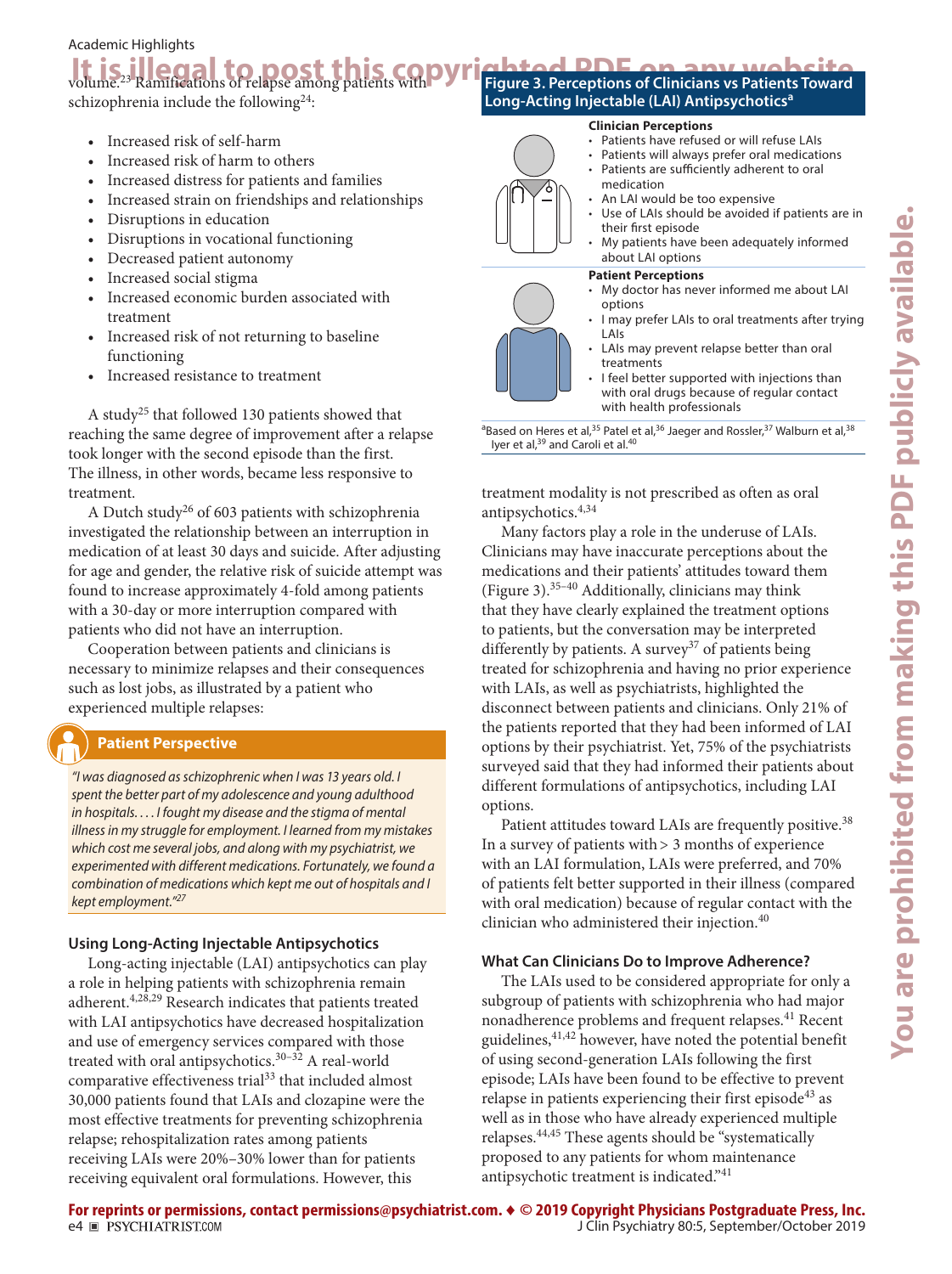need to be overcome, noted Dr Kane. If clinicians are inadequately aware of data or are ambivalent about the message that LAIs are useful, then the dialogue will be ineffective. Clinicians should reflect on their own beliefs and recognize any negative assumptions about patient preferences. Clinicians with negative assumptions about LAIs will most likely present the option with a pessimistic tone that patients notice.<sup>39</sup>

Dr Kane stated that clinicians should consider the use of LAI formulations for any patient and start the conversation at the beginning of treatment. If the option of LAIs is introduced at a later date, it might be confusing or viewed as a negative response to a patient's hospitalization. Clinicians also need to make sure that their staff members and patients' family members understand why LAI formulations are being offered. A single team member who does not support the use of LAIs can undermine the treatment strategy with the patient.

Recent research showed that, even among first-episode and early-phase patients, the overwhelming majority of patients would consider the use of LAI formulations only 14.4% of outpatients who were approached declined LAI treatment.<sup>46</sup> Staff education, which was successfully provided for this research, has the potential to substantially enhance the use of LAI antipsychotics. Staff members were trained on the role of nonadherence in relapse and hospitalization and the rationale for using an LAI formulation in patients with early-phase psychosis.<sup>46</sup> They also received education about shared decision-making, communication strategies, and patients' frequently asked questions; role-playing was used to develop their communication skills. Solutions were also devised to overcome logistical barriers to LAI use, and study prescribers received training on prescribing guidelines.

Dr Kane concluded that, if clinicians can employ these strategies for assessment, communication, and education, then far more patients could be engaged in treatment with LAI antipsychotics, which may provide enormous benefit to the patients, their families, and public health.

### **Case Practice Question**

*Discussion of the best response can be found at the end of the activity.*

*Case 1.* John is a 33-year-old man who is diagnosed with schizophrenia and in his third hospitalization for psychosis. What should the clinical team consider in terms of preventing future relapses?

- a) John has refused LAI antipsychotics in the past, but the options may not have been communicated in the best way.
- b) John would be more likely to relapse if his oral medication is switched to an LAI than if he keeps the same regimen.
- c) Nonadherence is probably not why John has had relapses, as he says he takes his tablets daily.
- d) If John has a problem with adherence to oral medication, he would also have a problem coming in for injections.

### It is illegal to post this copyrighted PDF on any website. **Rhted PDF QP ANY Website. INCORPORATING THE PHARMACOLOGY OF TREATMENTS FOR SCHIZOPHRENIA AND SPECIAL CONSIDERATIONS FOR COMORBID CONDITIONS**

While acute treatment efficacy and early remission of symptoms are important, effective maintenance treatment is crucial in keeping patients with schizophrenia stable.<sup>47,48</sup> Effective maintenance management of schizophrenia starts with efficacious and tolerable treatment. In general, efficacy differences among antipsychotics are relatively small, while tolerability differences are larger, which is true both for acute<sup>49,50</sup> and maintenance<sup>51</sup> treatment. Several LAI antipsychotics are available and differ based on starting dose, maintenance dose, and whether or not oral cotreatment is necessary at initiation (Table 1).<sup>52-61</sup> They also differ in that first-generation LAIs are oil-based, while second-generation LAIs are water-based, which leads to less injection pain and reaction.

In his presentation, Dr Correll reviewed evidence on LAIs and described situations in which LAIs might be especially useful.

### **Evidence on Discontinuation and Relapse With LAI Antipsychotics**

A large meta-analysis<sup>62</sup> of randomized controlled trials (RCTs) was not able to demonstrate LAI superiority over oral agents, but this finding appears to be due to biased populations enrolled in RCTs.<sup>63</sup> Patients in double-blind RCTs tend to be more adherent, tend to have better illness insight, and might not be as severely ill as patients in the "real world."<sup>64</sup> Consistent with this interpretation, in metaanalyses of mirror image<sup>64</sup> and cohort<sup>65</sup> studies, which reflect more real-world patient populations, LAIs have been shown to prevent treatment discontinuation and reduce hospitalizations better than oral treatments.

One reason for the consistent results of LAI superiority over oral antipsychotics in 23 of the 25 meta-analyzed mirror image studies<sup>64</sup> may be improved medication possession. A study<sup>66</sup> of medication possession ratios based on pharmacy records reported that patients were in possession of oral medications only 40% and 42% of the time during a 12-month period, for commercially insured and Medicare-insured groups, respectively. However, when these patients were switched to LAIs for 12 months, the medication possession ratios rose to 67% and 68%.

A meta-analysis<sup>67</sup> showed that maintenance treatment with either oral or LAI antipsychotics has a strong relapse-prevention effect, translating into in a numberneeded-to-treat of 3 versus placebo; however, the injectable formulations were associated with a greater reduction in relapse than oral drugs  $(P = .03)$ .

Unlike with oral medication, clinicians have clear information when a patient misses a dose of an LAI. Furthermore, the window of opportunity to get the patient back into care before a relapse is extended due to the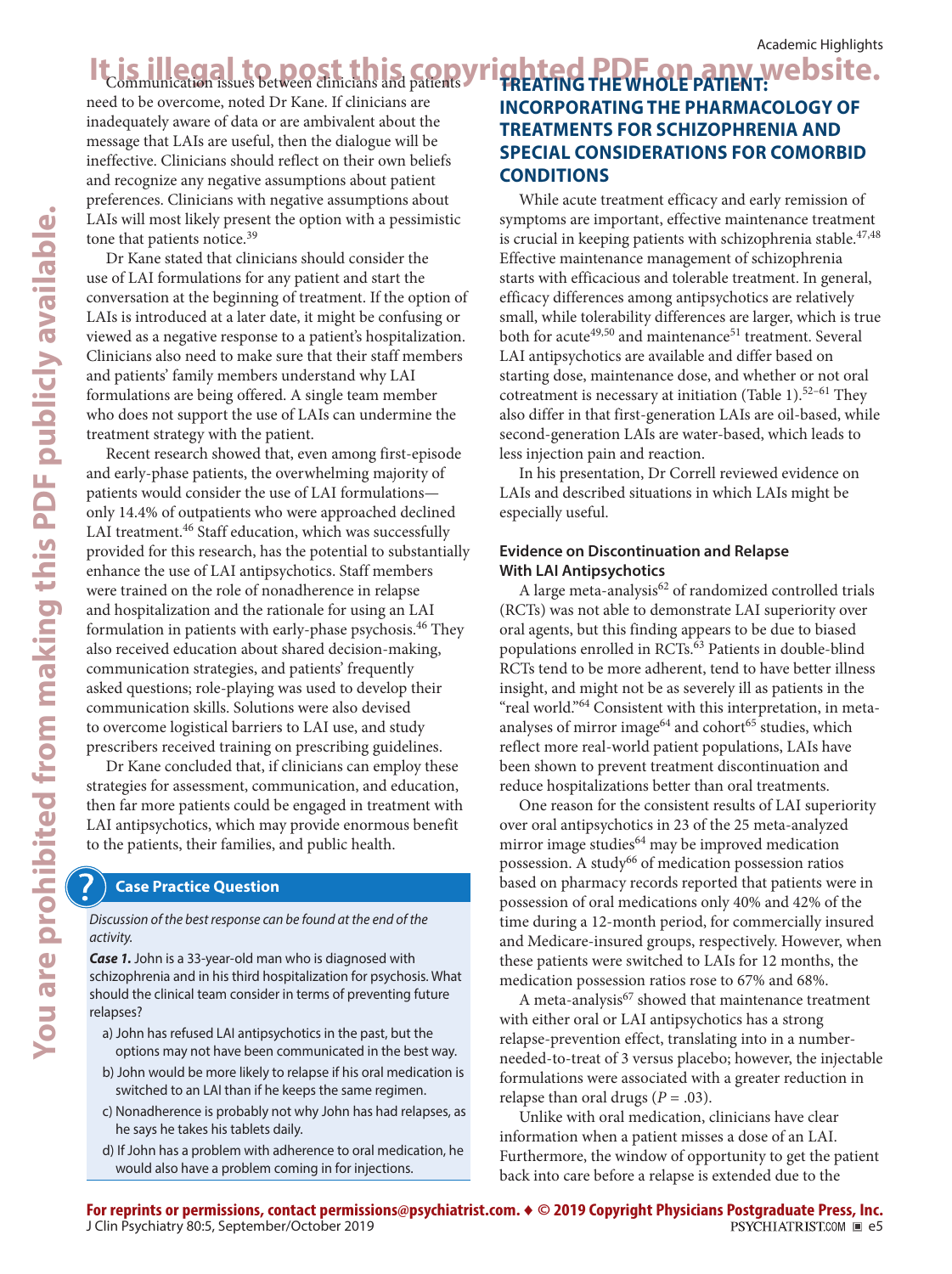## It is illegal to post this copyrighted PDF on any website.

|                                                                                                                                                                                                                                    | Loading Strategy Upon LAI Initiation                            |                                                                       |                                                                                                 |
|------------------------------------------------------------------------------------------------------------------------------------------------------------------------------------------------------------------------------------|-----------------------------------------------------------------|-----------------------------------------------------------------------|-------------------------------------------------------------------------------------------------|
| Antipsychotic                                                                                                                                                                                                                      | Oral<br>Supplementation                                         | <b>Additional LAI Injection</b><br>or Higher Initial Dose             | Injection Intervals                                                                             |
| <b>First-Generation</b>                                                                                                                                                                                                            |                                                                 |                                                                       |                                                                                                 |
| Fluphenazine decanoate<br>Haloperidol decanoate                                                                                                                                                                                    | <b>No</b><br>No                                                 | No<br>No                                                              | Varies; possibly 3 or 4 wk<br>4 wk                                                              |
| Second-Generation                                                                                                                                                                                                                  |                                                                 |                                                                       |                                                                                                 |
| Risperidone microspheres<br>Risperidone extended-release subcutaneous<br>Olanzapine pamoate<br>Paliperidone palmitate<br>Aripiprazole monohydrate<br>Aripiprazole lauroxil<br>Aripiprazole lauroxil + aripiprazole lauroxil Initio | 3 wk<br>No.<br>No<br><b>No</b><br>2 wk<br>3 wk<br>1 day (30 mg) | No<br>No<br>Dose <sup>c</sup><br>Injection<br>No.<br>No.<br>Injection | 2 wk<br>1 <sub>mo</sub><br>2 or 4 wk<br>$1$ or $3$ mo<br>1 mo<br>4, 6, or 8 wk<br>4, 6, or 8 wk |
| <sup>a</sup> Data from Lauriello and Perkins <sup>52</sup> and antipsychotic package inserts. <sup>53-61</sup>                                                                                                                     |                                                                 |                                                                       |                                                                                                 |

bAlways consult current drug labeling for prescribing guidelines.

c Except for 300 mg every 2 weeks as the LAI equivalent dose for 20 mg oral olanzapine.

long-acting nature of LAIs. A study<sup>68</sup> indirectly compared relapse rates from separate RCTs, in which patients were switched to placebo following stabilization on 1 of 3 formulations of paliperidone: oral, once-monthly, and every 3 months. The duration until half of the patients relapsed was 59 days after the last dose of oral paliperidone treatment, 200 days after the last dose in patients who had received once-monthly paliperidone, and 479 days among the group that had received every-3-months paliperidone.

### **Special Populations**

In the past, LAI antipsychotics were reserved for patients who had had multiple relapses, showed poor insight into the illness, and demonstrated nonadherence, but, as Dr Kane noted, guidelines now suggest considering LAIs as an initial treatment for any patient. Dr Correll stated that certain subgroups who would especially benefit from this change are those in the early stage of illness, who have substance abuse, and/or who are in contact with the legal system.<sup>43,69-75</sup> Although comorbid depression<sup>76,77</sup> and sleep disruption<sup>78-80</sup> are common in patients with schizophrenia and negatively affect outcome, 81 studies of LAIs in patients with these comorbidities are still lacking.

**Early-illness patients.** A study<sup>43</sup> of patients hospitalized between 2000 and 2007 with first-episode schizophrenia who were discharged on either oral or LAI treatments showed that the LAI treatment group had a 59% decreased risk for discontinuation and a 64% decreased risk for rehospitalization. A 12-month trial<sup>71</sup> of patients with firstepisode schizophrenia ( $N=86$ ) found that oral treatment was associated with an observed relapse rate of 33% compared with 5% in the group receiving the LAI. In fact, in survival analyses, the relapse rates were estimated to be 50% vs 8.5% if all patients had been followed for an entire year, and at the end of the study, only 33% of orally treated patients, compared with 95% of LAI treated patients, had "excellent" adherence. Finally, in a study of patients with a recent diagnosis of schizophrenia (within  $1-5$  years),  $69$ LAI treatment reduced relapse risk by 29.4% versus oral treatment.

*Patients with substance use or legal involvement.*

Substance abuse occurs more frequently in individuals with schizophrenia than in the general population and is associated with antipsychotic nonadherence.74 A mother described her son's current situation:

### **Family Perspective**

*"My son is 21 and has been living with this horrible disease since he was 18. We have had 4 hospitalizations, each over a month in duration. We seem to be in a rut right now. He is non-medcompliant, refuses to go to treatment. . . . Before his hospitalization he was drinking heavily."<sup>82</sup>*

A naturalistic 3-year study<sup>75</sup> of patients treated for firstepisode schizophrenia who had substance use disorder found that, despite worse prognostic factors in the group receiving LAIs (eg, history of homelessness), these patients fared better than those taking oral antipsychotics. The LAI group experienced a lower relapse rate (68% vs 77%) and a longer time to relapse (694 days vs 447 days).

A 15-month, open-label randomized study<sup>70</sup> of patients with schizophrenia and a history of incarceration demonstrated a lower rate of treatment failure (arrest/ incarceration, psychiatric hospitalization, suicide, treatment discontinuation or supplementation, or increased service use to prevent hospitalization) in the LAI treatment group (39.8%) than in the oral treatment group (53.7%).

*Patients experiencing breakthrough psychosis.* Patients with breakthrough psychotic symptoms while on LAI treatment need special care.<sup>72,83</sup> Dr Correll recommended that clinicians should rule out or address medical illness or substance use, identify and address stressors, optimize nonpharmacologic treatments, and treat comorbidities that could contribute to the exacerbation. Clinicians must also review whether the LAI administration was properly handled. The medication could have been mixed improperly or not injected deeply enough, reducing the rate of distribution.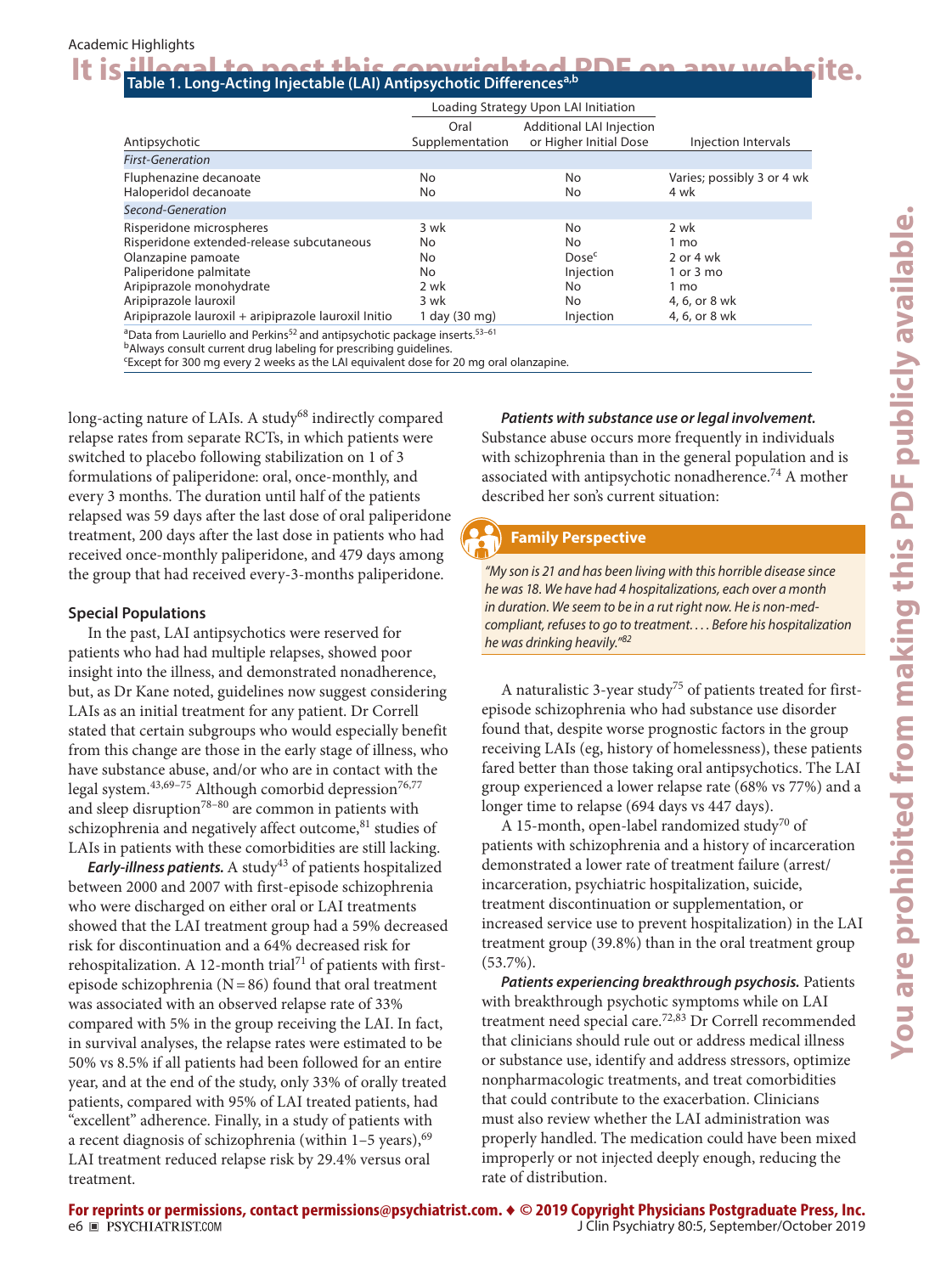### It is illegal to post this copyrighted PDF on any website. that patients will continue treatment. Dr Correll stated

next injection could be scheduled earlier than usual while staying within the recommended interval.<sup>72</sup> Clinicians could also increase LAI doses if not at the maximum. If doses are at the maximum, a possible solution is to add an extra oral dose of the same medication and monitor for 2–4 weeks. If the patient tolerates the extra dose and responds well, then his or her injection interval could be shortened (an off-label strategy).

The site of injection may also need to be moved because deltoid injections reach higher peak levels but result in a shorter half-life, while gluteal injections reach lower peak levels but result in a longer half-life. $84-86$  If the symptoms still persist, clinicians may consider switching from one LAI to another or implementing different oral treatment, possibly clozapine for treatment resistance.<sup>72</sup>

### **Case Practice Questions**

*Discussion of the best responses can be found at the end of the activity.*

*Case 2.* Jamal is a 24-year-old man with first-episode schizophrenia who has responded well to an oral secondgeneration antipsychotic. Which statement about next steps is *most* applicable?

- a) Oral treatment that works will have the best chance to limit Jamal's risk of relapse.
- b) Because Jamal has had only a first episode of schizophrenia, it is too early to start LAI treatment.
- c) An LAI antipsychotic would have the best chance of reducing Jamal's relapse risk.

*Case 3.* Mateo is a 37-year-old man who has schizophrenia and is abusing marijuana and alcohol. During several inpatient stays, Mateo's schizophrenia stabilized, and he was unable to use drugs. After each discharge, he resumed his drug use and intermittent nonadherence with oral antipsychotics, leading to relapse. Mateo was recently involved in minor criminal activity, arrested, and briefly incarcerated. You need to devise a treatment plan; which statement reflects the *most* evidence-based strategy for Mateo?

- a) Because Mateo uses alcohol and marijuana and has had problems with the law, an LAI antipsychotic will not be better than oral treatment for relapse prevention.
- b) Relapse prevention with an LAI antipsychotic will most likely be more effective for Mateo than it would if the same LAI antipsychotic were prescribed for a patient without drug or alcohol use.
- c) Relapse prevention with an LAI antipsychotic will most likely be similarly effective for Mateo as when the same LAI antipsychotic is prescribed for a patient without drug or alcohol use.
- d) Relapse prevention with an LAI antipsychotic will most likely be less effective for Mateo than it would when prescribed for a patient without drug or alcohol use, but it may be more effective than the oral agents for Mateo.

### **Adverse Effects**

When devising a treatment plan, it is very important to consider tolerability, <sup>87</sup> which can affect the likelihood that clinicians should bear in mind that antipsychotic side effect differences are larger and easier to predict than efficacy differences.<sup>50</sup>

A survey of patients with schizophrenia ranked the 5 most commonly occurring adverse effects as weight gain, somnolence or insomnia, problems with concentration, memory loss, and disorganized thoughts.<sup>88</sup> Relatives have reported that particularly unpleasant side effects for patients include sedation, weight gain, and extrapyramidal symptoms. $89$  A meta-analysis $90$  of RCTs that compared 119 adverse effects found no significant differences among LAI and oral versions of the same antipsychotics for 115 of them. Only 3 adverse effects occurred significantly *more* frequently with LAIs than with oral treatments: akinesia, higher low-density lipoprotein cholesterol, and anxiety. Prolactin change/hyperprolactinemia occurred significantly *less* frequently with LAIs than oral medications. Iatrogenic effects—including weight gain, hyperprolactinemia, diabetes, and extrapyramidal side effects—have been reported to reduce patients' medication adherence $91$  and quality of life. $88,92$ 

*Risk of mortality.* In a recent, 30-year Finnish study<sup>93</sup> of mortality, the mean age at death was found to have increased among patients with schizophrenia, and the rate of suicide had decreased. However, a gap still exists, with the average age at death in the general population being 77.5 years and in those with schizophrenia being 70.1 years. Increases were found in deaths from cardiovascular diseases and cancer. In a Swedish study,  $94$  the risk of death was found to be 56% lower among individuals with schizophrenia who were taking antipsychotics than among those taking no antipsychotics. The use of LAI antipsychotics was associated with a 33% lower risk of death compared with equivalent oral formulations.<sup>94</sup>

### **Offering LAIs**

Dr Correll agreed with Dr Kane that prescribers appear to have misconceptions about attitudes their patients may have toward LAI treatment. In a survey of opinions about LAIs among patients and health professionals,  $95$  the health professionals overestimated many concerns they believed their patients taking oral antipsychotics had about LAIs, including fear of pain at the injection site, embarrassment, reduced autonomy, and stigma. The only concern that patients had to a greater extent than imagined by clinicians was related to the amount of time they would be required to stay in the clinic for the mandatory observation after an injection of olanzapine pamoate.

Clinicians who offer LAIs may require training in communication. In a 2015 study,  $96$  psychiatrists were recorded while offering LAIs to their patients. In 33 conversations, only 9% of the speech time was dedicated to explaining positive aspects of LAI treatment (eg, no need for daily medication); 91% of the time was spent on the modality ("a shot") or neutral aspects. Two-thirds of patients expressed either a neutral or positive response to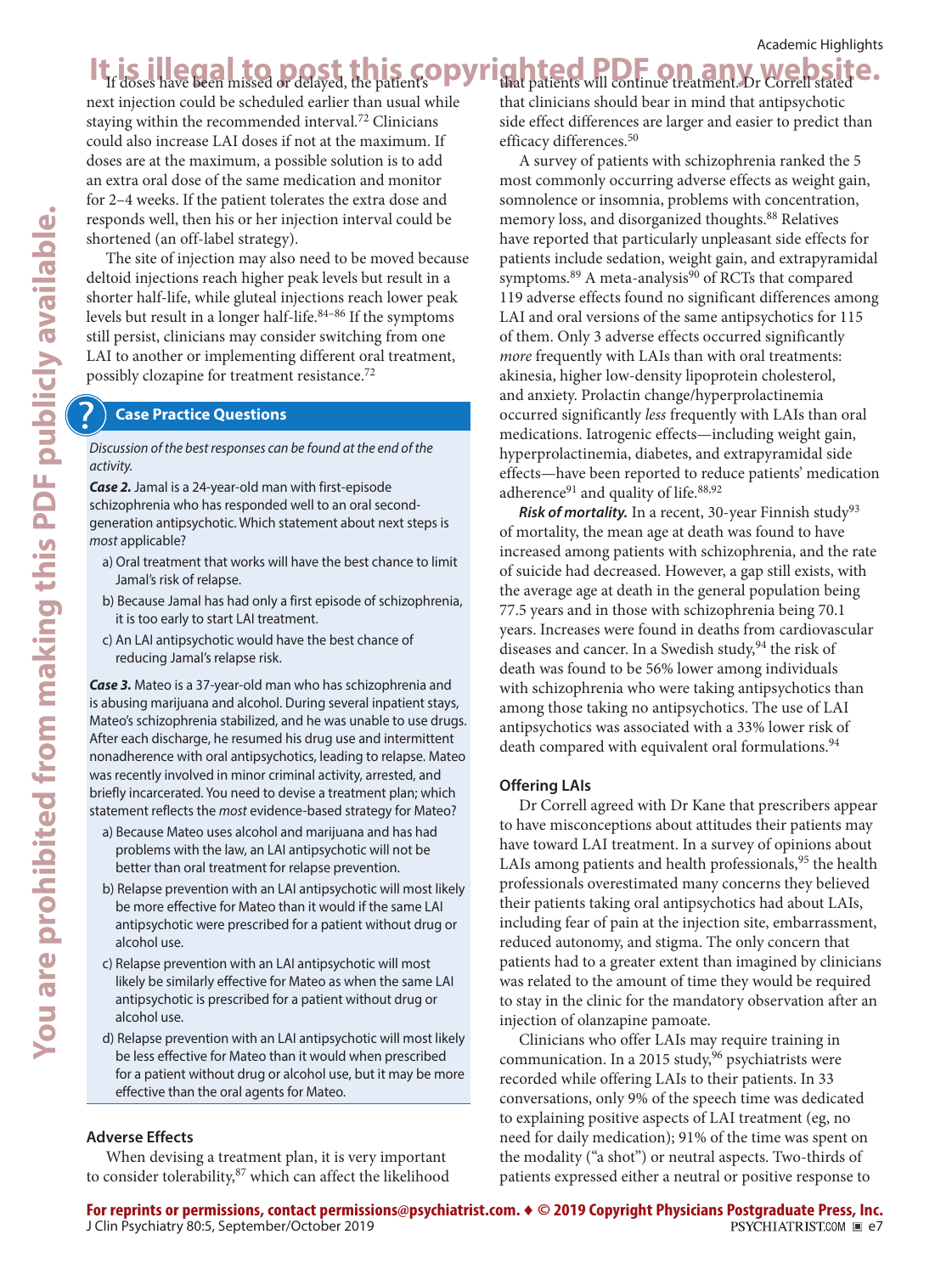### Academic Highlights

<sup>a</sup>Based on Lasser et al.<sup>98</sup>

|   | <b>With Patients<sup>a</sup></b> |                                                                                                                                                                                                     | It is illegal to nost this comyrighted PDF on any website.<br>LAI treatments. Long-acting injectable treatments are still                                                           |  |  |  |  |
|---|----------------------------------|-----------------------------------------------------------------------------------------------------------------------------------------------------------------------------------------------------|-------------------------------------------------------------------------------------------------------------------------------------------------------------------------------------|--|--|--|--|
| G | <b>Goal Setting</b>              | Discuss realistic goals with patients<br>and ask which ones are most<br>important to them                                                                                                           | underused. Presentation matters for LAI treatments to be<br>accepted by patients and family members. Communication<br>strategies can be improved with clinician/staff training.     |  |  |  |  |
| A | <b>Action Planning</b>           | Identify with the patient and family<br>the actions needed to achieve<br>goals and discuss ways that LAIs<br>might further those actions                                                            | As always, the risk-benefit ratio of treatment must be<br>considered when choosing among available options.                                                                         |  |  |  |  |
|   | Initiating Treatment             | Confirm that the patient and family<br>accept that using an LAI can help<br>reduce relapse risk, review practical<br>aspects of treatment and any<br>potential problems, and begin the<br>treatment | <b>Clinical Points</b><br>Antipsychotic medication is critical in the prevention of<br>relapse and rehospitalization.<br>■ Rates of nonadherence are enormously high among patients |  |  |  |  |
| N | <b>Nurturing Motivation</b>      | Talk with the patient, family, and<br>treatment team about how the<br>experience is going (both positive                                                                                            | taking antipsychotic medication.<br>■ Long-acting formulations can be a very powerful strategy                                                                                      |  |  |  |  |

and negative aspects) and assess

progress toward goals

the offer of LAI therapy (with 33% indicating a potential willingness to try it). When another physician trained in delivering a positive message about LAIs and their potential advantages went back a few days later to speak to the patients, as many as 96% stated that they were open to try.

Patients may hear "injection" and not understand what is meant, as the following qualitative study's comments indicate:

### **Patient Perspectives**

*"A patient . . . feared that he might get 'addicted' to a[n] LAI as it was administered by an injection. This view related to him associating 'addiction' with injectable 'street drugs.' Another patient queried whether a[n] LAI needed to be injected daily 'like insulin.'"<sup>97</sup>*

Dr Correll suggested that clinicians practice motivational interviewing by listening to and understanding the patient's values and fears. Clinicians should be nonjudgmental, respectful, collaborative, flexible, and empathic. The GAIN model<sup>98</sup> to facilitate change is based on the LEAP communication model,<sup>99</sup> in which the steps are Listen, Empathize, Agree, and Partner. The GAIN model can be used to discuss LAI antipsychotics with patients (Table 2).<sup>98</sup> Dr Correll concluded that clinicians should identify patient goals and should help patients recognize the disparity between where they are now and where they would like to be ideally, with medication being one tool to help them reach their goals.

### **CONCLUSIONS**

Acute and long-term objectives must be linked early in the treatment of schizophrenia. Maintenance therapy is pivotal in relapse prevention. Relapses are serious events that alter disease trajectory and are most often related to

### **Clinical Points**

- Antipsychotic medication is critical in the prevention of relapse and rehospitalization.
- Rates of nonadherence are enormously high among patients taking antipsychotic medication.
- Long-acting formulations can be a very powerful strategy in helping to ensure that patients get the benefit of the medication they have been prescribed.
- Patients should be offered the option of LAI antipsychotic treatment and should understand the logistics and the potential benefits of the regimen.
- Communication strategies can be used to improve clinicians' dialogue with patients about LAI treatment

### **Discussion of Case Practice Questions**

### *Case 1:* **Preferred response is a.**

Clinicians may not communicate effectively with patients about LAI options, especially if they harbor negative opinions of the treatment modality or of patients' willingness to try LAIs. John's clinical team should use nonjudgmental questions and objective tools to assess whether John has a problem with adherence and, if so, offer education and patient-tailored interventions. He may be more willing to try an LAI now if his treatment team describes it in a positive way, answers his questions, and helps him understand that it might help him to avoid relapses and achieve his own, personalized goals.

### *Case 2:* **Preferred response is c.** *See explanation below.*

### *Case 3:* **Preferred response is d.**

Guidelines now suggest considering the use of LAIs following the first episode of schizophrenia to reduce the risk of relapse (as in Case 2). Studies have also indicated benefits of LAIs versus oral treatment among patients who have substance abuse and contact with the legal system (as in Case 3).

### *Published online:* September 17, 2019.

*Disclosure of off-label usage:* The chair has determined that, to the best of his knowledge, no investigational information about pharmaceutical agents that is outside US Food and Drug Administration–approved labeling has been presented in this article.

### **REFERENCES**

- 1. Osterberg L, Blaschk[e](https://doi.org/10.1056/NEJMra050100) T. Adherence to medication. *N Engl J Med*. 2005;353(5):487-497.
- 2. Kane JM, Kishimoto T, Correll CU. Non-adherence to medication in patients with psychotic disorders: epidemiology, contributing factors and management strategies. World Psychiatry. 2013;12(3):216-226.
- 3. World Health Organization. In: Sabaté E, ed. *Adherence to Long-Term Therapies: Evidence for Action*. Geneva, Switzerland: World Health Organization; 2003. WHO website. [https://www.who.int/chp/knowledge/](https://www.who.int/chp/knowledge/publications/adherence_full_report.pdf) [publications/adherence\\_full\\_report.pdf.](https://www.who.int/chp/knowledge/publications/adherence_full_report.pdf)
- 4. Kaplan G, Casoy J, Zummo J. Impact of long-acting injectable antipsychotics on medication adherence and clinical, functional, and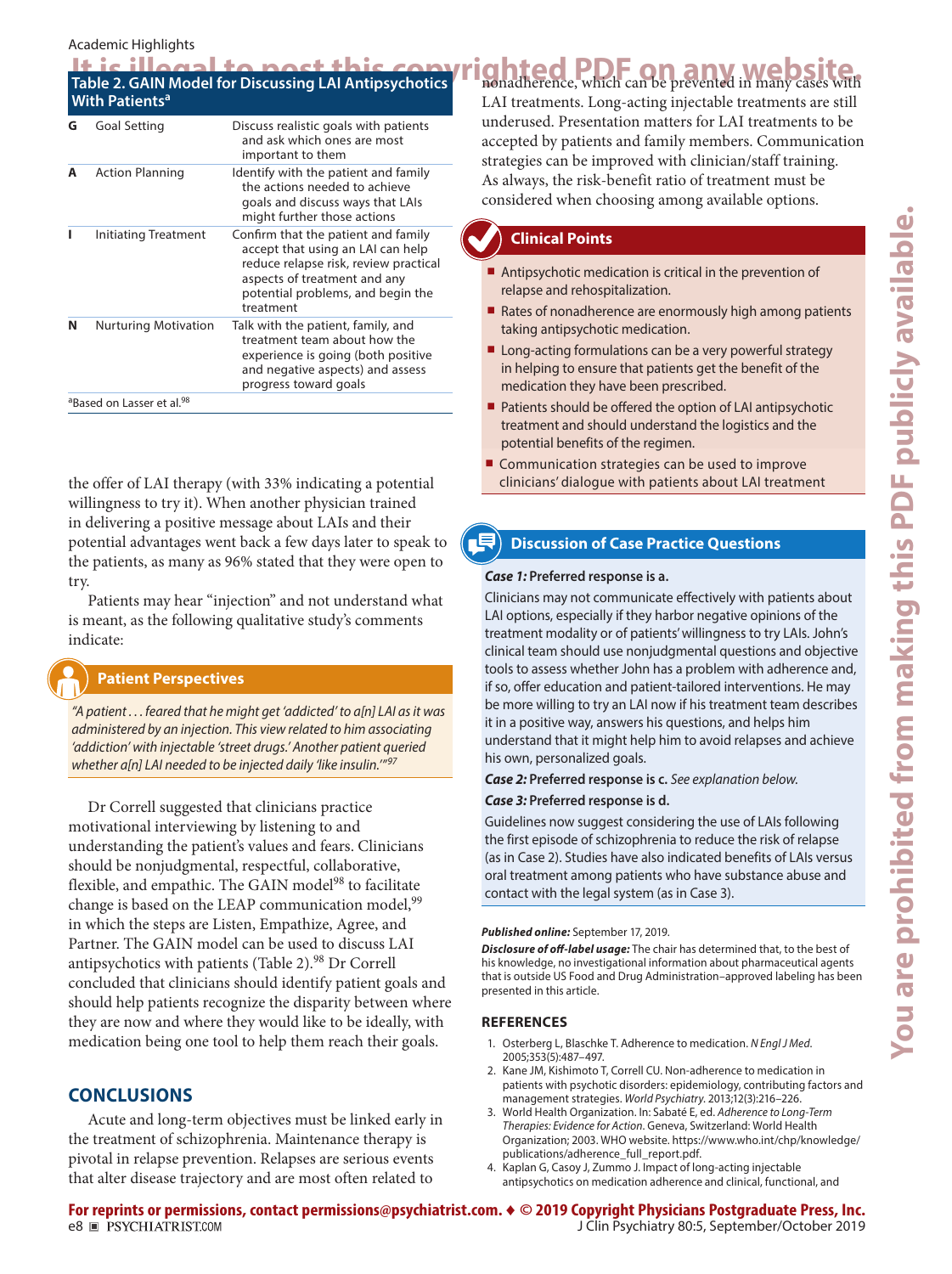### It is illega*r* to posit this and the part of the secono[m](https://doi.org/10.2147/PPA.S53795)ic or any of the contract of the second of the second of the second of the second of the second of the second of the second of the second of the second of the second Academic Highlights

2013;7:1171-1180.

- 5. Achtyes ED, Simmons A, Skabeev A, et al. 21 patient preferences concerning the efficacy and side-effect profile of schizophrenia medication: a [su](https://doi.org/10.1017/S1092852919000154)rvey of patients living with schizophrenia. *CNS Spectr*. 2019:24(1):184.
- 6. Velligan DI, Weiden PJ, Sajatovic M, et al; Expert Consensus Panel on Adherence Problems in Serious and Persistent Mental Illness. The expert consensus guideline series: adherence problems in patients with serious and persistent mental illness. *J Clin Psychiatry*. 2009;70(suppl 4):1–46, quiz  $47 - 48.$
- 7. Werner F-M, Covenas R. Long-term administration of antipsychotic drugs in schizophrenia and influence of substance and drug abuse on the disease outcome. *Curr Drug Abuse Rev*. 2017;10(1):19-24.
- 8. Treatment plans: lessons learned. Family and Caregiver Schizophrenia Discussion Forum. <https://family.schizophrenia.com/>. Published May 2019. Accessed July 2, 2019.
- 9. Stephenson JJ, Tunceli O, Gu T, et al. Adherence to oral second-generation antipsychotic medications in patients with schizophrenia and bipolar disorder: physicians' perceptions of adherence vs pharmacy claims. *Int J Clin Pract.* 2012:66(6):565-573.
- 10. Byerly MJ, Thompson A, Carmody T, et al. Validity of electronically monitored medication adherence and conventional adherence measures in schizophrenia. *Psychiatr Serv.* 2007;58(6):844-847.
- 11. Kane JM, Leucht S, Carpenter D, et al; Expert Consensus Panel for Optimizing Pharmacologic Treatment of Psychotic Disorders. The Expert Consensus Guideline series, optimizing pharmacologic treatment of psychotic disorders: introduction: methods, commentary, and summary. *J Clin Psychiatry.* 2003;64(suppl 12):5-19.
- 12. Velligan DI, Weiden PJ, Sajatovic M, et al. Assessment of adherence problems in patients with serious and persistent mental illness: recommendations from the Expert Consensus Guidelines. *J Psychiatr*  Pract. 2010;16(1):34-45.
- 13. Jaeger S, Pfiffner C, Weiser P, et al. Adherence styles of schizophrenia patients identified by a latent class analysis of the Medication Adherence Rating Scale (MARS): a six-month follow-up study. *Psychiatry Res*. 2012;200(2-3):83-88.
- 14. Zemmour K, Tinland A, Boucekine M, et al; French Housing First Study Group. Validation of the Medication Adherence Rating Scale in homeless patients with schizophrenia: Results from the French Housing First experience. *Sci Rep*. 2016;6(1):31598.
- 15. Brain C, Sameby B, Allerby K, et al. Twelve months of electronic monitoring (MEMS) in the Swedish COAST-study: a comparison of methods for the measurement of adherenc[e](https://doi.org/10.1016/j.euroneuro.2013.11.013) in schizophrenia. *Eur Neuropsychopharmacol.* 2014;24(2):215-222.
- 16. Kane JM. Attitudinal barriers to prescribing LAI antipsychotics in the outpatient setting: communicating with patients, families, and caregivers. *J Clin Psychiatry*. 2014;75(12):e33.
- 17. Kane JM. Schizophrenia. *N Engl J Med*. 1996;334(1):34-41.
- 18. Weiden PJ, Kozma C, Grogg A, et al. Partial compliance and risk of rehospitalization among California Medicaid patients with schizophrenia. Psychiatr Serv. 2004;55(8):886-891.
- 19. Correll CU. Recognition of patients who would benefit from LAI antipsychotic treatment: how to assess adherence. *J Clin Psychiatry*. 2014;75(11):e29.
- 20. Zipursky RB, Menezes NM, Streiner DL. Risk of symptom recurrence with medication discontinuation in first-episode [ps](https://doi.org/10.1016/j.schres.2013.08.001)ychosis: a systematic review. *Schizophr Res.* 2014;152(2-3):408-414.
- 21. Morken G, Widen JH, Grawe RW. Non-adherence to antipsychotic medication, relapse and rehospitalisation in recent-onset schizophrenia. *BMC Psychiatry*. 2008;8(1):32.
- 22. Robinson D, Woerner MG, Alvir JM, et al. Predictors of relapse following response from a first episode of schizo[ph](https://doi.org/10.1001/archpsyc.56.3.241)renia or schizoaffective disorder. Arch Gen Psychiatry. 1999;56(3):241-247.
- 23. Andreasen NC, Liu D, Ziebell S, et al. Relapse duration, treatment intensity, and brain tissue loss in schizophrenia: a prospective longitudinal MRI study. Am J Psychiatry. 2013;170(6):609-615.
- 24. Emsley R, Chiliza B, Asmal L. The evidence for illness progressi[o](https://doi.org/10.1016/j.schres.2013.05.016)n after relapse in schizophrenia. Schizophr Res. 2013;148(1-3):117-121.
- Takeuchi H, Siu C, Remington G, et al. Does relapse contribute to treatment resistance? antipsychotic response in first- vs second-episode schizophrenia. Neuropsychopharmacology. 2019;44(6):1036-1042.
- 26. Herings RM, Erkens JA. Increased suicide attempt rate among patients interrupting use of atypical antipsychotics. *Pharmacoepidemiol Drug Saf*. 2003;12(5):423-424.
- 27. Schizophrenia and Related Disorders Alliance of America. Member Stories. SARDAA website. [https://sardaa.org/schizophrenia-alliance/member](https://sardaa.org/schizophrenia-alliance/member-stories/)[stories/.](https://sardaa.org/schizophrenia-alliance/member-stories/) Published 2018. Accessed February 27, 2018.
- 28. Greene M, Yan T, Chang E, et al. Medication adherence and discontinuation of long-acting injectable versus oral antipsychotics in

2018;21(2):127-134. 29. Yoshimatsu K, Elser A, Thomas M, et al. Recovery-oriented outcomes associated with long-acting injectable antipsychotics in an urban safetynet population [published online May 17, 2019]. *Community Ment Health J.* 

- 30. Parro-Torres C, Ros-Cucurull E, Arques-Egea S. 12 impact of aripiprazole long-acting injectable (ALAI) initiation on hospitalizations and visits to emergency. *CNS Spectr*. 2019;24(1):179-180.
- 31. Marcus SC, Zummo J, Pettit AR, et al. Antipsychotic adherence and rehospitalization in schizophrenia patients receiving oral versus longacting injectable antipsychotics follo[w](https://doi.org/10.18553/jmcp.2015.21.9.754)ing hospital discharge. *J Manag*  Care Spec Pharm. 2015;21(9):754-768.
- 32. Nielsen RE, Hessellund KB, Valentin JB, et al. Second-generation LAI are associated to favorable outcome in a cohort of incident patients diagnosed with schizophrenia. *Schizophr Res*. 2018;202:234-240.
- 33. Tiihonen J, Mittendorfer-Rutz E, Majak M, et al. Real-world effectiveness of antipsychotic treatments in a nationwide cohort of 29,823 patients with schizophrenia. JAMA Psychiatry. 2017;74(7):686-693.
- 34. Patel MX, Taylor M, David AS. Antipsychotic long-acting injections: mind the gap. *Br J Psychiatry suppl.* 2018;195(S52):s1-s4.
- 35. Heres S, Hamann J, Kissling W, et al. Attitudes of psychiatrists toward antipsychotic depot medication. *J Clin Psychiatry*. 2006;67(12):1948-1953.
- 36. Patel MX, Haddad PM, Chaudhry IB, et al. Psychiatrists' use, knowledge and attitudes to first- and second-generation antipsychotic long-acting injections: comparison[s](https://doi.org/10.1177/0269881109104882) over 5 years. *J Psychopharmacol*. 2010;24(10):1473-1482.
- Jaeger M, Rossler W. Attitudes towards long-acting depot antipsychotics: a survey of patients, relatives and psychiatrists. *Psychiatry Res*. 2010;175(1-2):58-62.
- 38. Walburn J, Gray R, Gournay K, et al. Systematic review of patient and nurse attitudes to depot antipsychotic medication. *Br J Psychiatry*. 2001:179(4):300-307.
- 39. Iyer S, Banks N, Roy M-A, et al. A qualitative study of experiences with and perceptions regarding long-acting injectable antipsychotics, part I: patient perspectives. *Can J Psychiatry*. 2013;58(suppl 1):14S-22S.
- 40. Caroli F, Raymondet P, Izard I, et al. Opinions of French patients with schizophrenia regarding injectable medication. *Patient Prefer Adherence*. 2011:5:165-171.
- 41. Llorca PM, Abbar M, Courtet P, et al. Guidelines for the use and management of long-acting injectable antipsychotics in serious mental illness. *BMC Psychiatry*. 2013;13(1):340.
- 42. Remington G, Addington D, Honer W, et al. Guidelines for the pharmacotherapy of schizophrenia in adults. *Can J Psychiatry*. 2017;62(9):604-616.
- 43. Tiihonen J, Haukka J, Taylor M, et al. A nationwide cohort study of oral and depot antipsychotics after first hospitalization for schizophrenia. *Am J*  Psychiatry. 2011;168(6):603-609.
- 44. Kirson NY, Weiden PJ, Yermakov S, et al. Efficacy and effectiveness of depot versus oral antipsychotics in schizophrenia: synthesizing results across different research designs. *J Clin Psychiatry*. 2013;74(6):568-575.
- 45. Leucht C, Heres S, Kane JM, et al. Oral versus depot antipsychotic drugs for schizophrenia: a critical systematic review and meta-analysis of randomised long-term trials. *Schizophr Res*. 2011;127(1-3):83-92.
- 46. Kane JM, Schooler NR, Marcy P, et al. Patients with early-phase schizophrenia will accept treatment with sustained-release medication (long-acting injectable antipsychotics): results from the recruitment phase of the PRELAPSE Trial. *J Clin Psychiatry*. 2019;80(3):18m12546.
- 47. Correll CU, Rubio JM, Kane JM. What is the risk-benefit ratio of long-term antipsychotic treatment in people with schizophrenia? *World Psychiatry*. 2018:17(2):149-160.
- 48. Carbon M, Correll CU. Clinical predictors of therapeutic response to antipsychotics in schizophrenia. *Dialogues Clin Neurosci*. 2014:16(4):505-524.
- 49. Zhu Y, Li C, Huhn M, et al. How well do patients with a first episode of schizophrenia respond to antipsychotics: a systematic re[v](https://doi.org/10.1016/j.euroneuro.2017.06.011)iew and metaanalysis. *Eur Neuropsychopharmacol*. 2017;27(9):835-844.
- 50. Leucht S, Cipriani A, Spineli L, et al. Comparative efficacy and tolerability of 15 antipsychotic drugs in schizophrenia: a multiple-treatments metaanalysis. *Lancet*. 2013;382(9896):951-962.
- 51. Kishimoto T, Hagi K, Nitta M, et al. Long-term effectiveness of oral secondgeneration antipsychotics in patients with schizophrenia and related disorders: a systematic review and meta-analysis o[f](https://doi.org/10.1002/wps.20632) direct head-to-head comparisons. World Psychiatry. 2019;18(2):208-224.
- 52. Lauriello J, Perkins DO. Enhancing the treatment of patients with schizophrenia through continuous care. *J Clin Psychiatry*. 2019;80(1):AL18010AH2C.
- 53. Fluphenazine decanoate [package insert]. Rockford, IL: Mylan Institutional LLC; 2018.
- 54. Haloperidol decanoate [package insert]. Rockford, IL: Mylan Institutional  $11C.2019$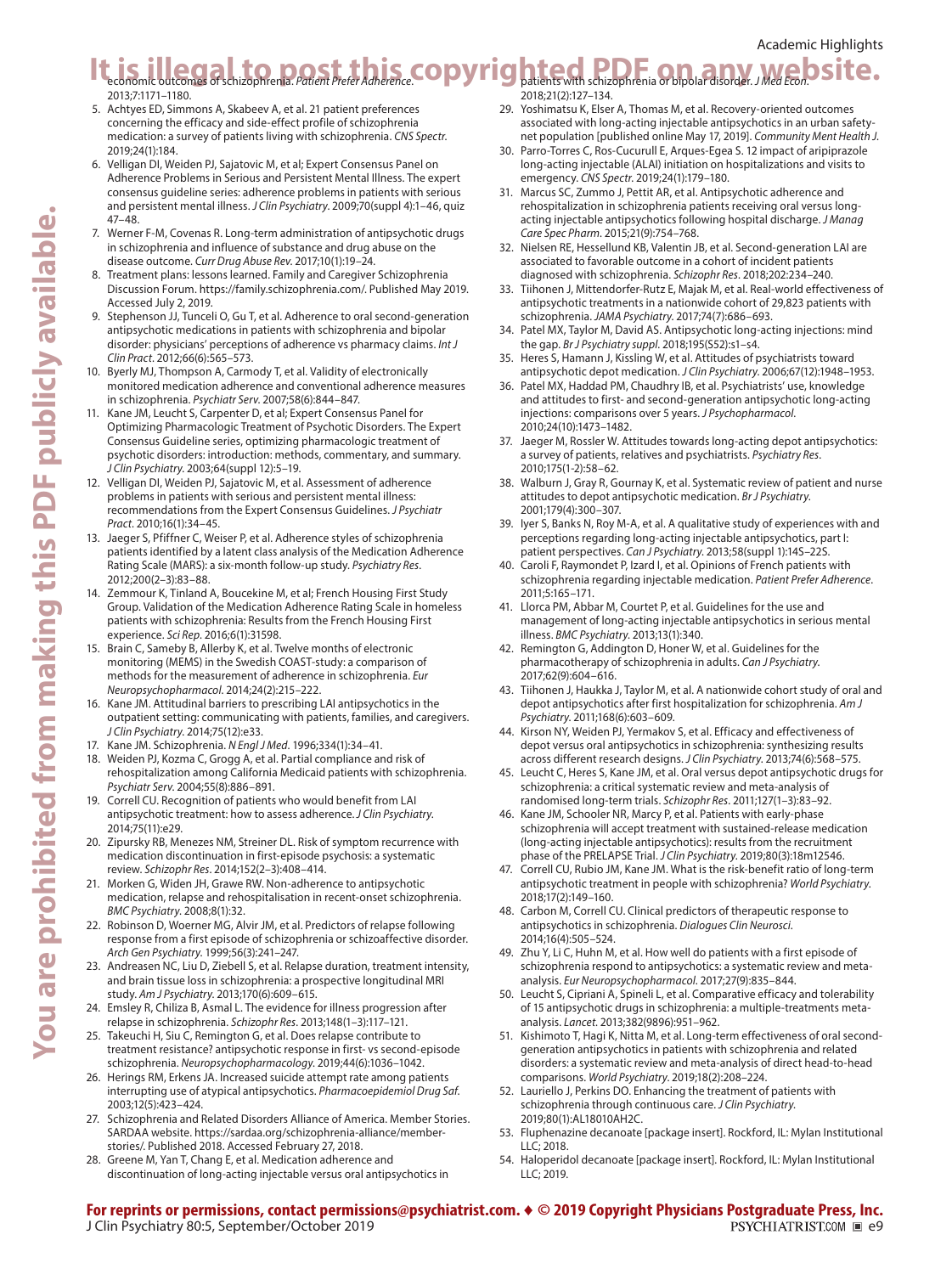# **You are prohibited from making this PDF publicly available.** ou are prohibited from making this PDF publicly available

### Academic Highlights

# **It is individue long galor**, to poort thus ville, NJ: Dans V rig hte od, PDD JM, Ruhé HG, et al. Treating depressive episodes

- Pharmaceuticals, Inc; 2007. 56. Risperidone extended-release injectable suspension, for subcutaneous use [package insert]. North Chesterfield, VA: Indivior Inc; 2018.
- 57. Olanzapine pamoate [package insert]. Indianapolis, IN: Elly Lilly and Company; 2018.
- 58. Paliperidone palmitate injection [package insert]. Titusville, NJ: Janssen Pharmaceuticals, Inc; 2019.
- 59. Paliperidone palmitate injection, suspension, extended release [package insert]. Titusville, NJ: Janssen Pharmaceuticals, Inc; 2018.
- 60. ARISTADA (aripiprazole lauroxil) extended-release injectable suspension, for intramuscular use [package insert]. Waltham, MA: Alkermes, Inc; 2018.
- 61. ARISTADA INITIO (aripiprazole lauroxil) extended-release injectable suspension, for intramuscular use [package insert]. Waltham, MA: Alkermes, Inc; 2018.
- 62. Kishimoto T, Robenzadeh A, Leucht C, et al. Long-acting injectable vs oral antipsychotics for relapse prevention in schizophren[i](https://doi.org/10.1093/schbul/sbs150)a: a meta-analysis of randomized trials. Schizophr Bull. 2014;40(1):192-213.
- 63. Kane JM, Kishimoto T, Correll CU. Assessing the comparative effectiveness of long-acting injectable vs oral antipsychotic medications in the prevention of relapse provides a case study in comparative effectiveness research in psychiatry. *J Clin Epidemiol*. 2013;66(suppl):S37-S41.
- 64. Kishimoto T, Nitta M, Borenstein M, et al. Long-acting injectable versus oral antipsychotics in schizophrenia: a systematic review and metaanalysis of mirror-image studies. *J Clin Psychiatry*. 2013;74(10):957-965.
- 65. Kishimoto T, Hagi K, Nitta M, et al. Effectiveness of long-acting injectable vs oral antipsychotics in patients with schizophrenia: a meta-analysis of prospective and retrospective cohort studies. *Schizophr Bull*. 2018:44(3):603-619.
- 66. Offord S, Wong B, Mirski D, et al. Healthcare resource usage of schizophrenia patients initiating long-acting injectable antipsychotics vs oral. *J Med Econ*. 2013;16(2):231-239.
- 67. Leucht S, Tardy M, Komossa K, et al. Antipsychotic drugs versus placebo for relapse prevention in schizophrenia: a s[y](https://doi.org/10.1016/S0140-6736(12)60239-6)stematic review and metaanalysis. *Lancet*. 2012;379(9831):2063-2071.
- 68. Weiden PJ, Kim E, Bermak J, et al. Does half-life matter after antipsychotic discontinuation? a relapse comparison in schizophrenia with 3 differ[e](https://doi.org/10.4088/JCP.16m11308)nt formulations of paliperidone. *J Clin Psychiatry*. 2017;78(7):e813-e820.
- 69. Schreiner A, Aadamsoo K, Altamura AC, et al. Paliperidone palmitate versus oral antipsychotics in recently diagnosed schizophrenia. *Schizophr*  Res. 2015:169(1-3):393-399.
- 70. Alphs L, Benson C, Cheshire-Kinney K, et al. Real-world outcomes of paliperidone palmitate compared to daily oral antipsychotic therapy in schizophrenia: a randomized, open-label, review board-blinded 15-month study. *J Clin Psychiatry*. 2015;76(5):554-561.
- 71. Subotnik KL, Casaus LR, Ventura J, et al. Long-acting injectable risperidone for relapse prevention and control of breakthrough symptoms after a recent first episode of schizophrenia: a randomized clinical trial. *JAMA Psychiatry*. 2015;72(8):822-829.
- 72. Correll CU, Sliwa JK, Najarian DM, et al. Practical considerations for managing breakthrough psychosis and symptomatic worsening in patients with sch[i](https://doi.org/10.1017/S1092852918001098)zophrenia on long-acting injectable antipsychotics. *CNS Spectr.* 2018:1-17.
- 73. Lynn Starr H, Bermak J, Mao L, et al. Comparison of long-acting and oral antipsychotic treatment effects in patients with schizophrenia, comorbid substance abuse, and a history of recent incarceration: an exploratory analysis of the PRIDE study. Schizophr Res. 2018;194:39-46.
- 74. Koola MM, Wehring HJ, Kelly DL. The potential role of long-acting injectable antipsychotics in people with schizophrenia and comorbid substance use. *J Dual Diagn.* 2012:8(1):50-61.
- 75. Abdel-Baki A, Thibault D, Medrano S, et al. Long-acting antipsychotic medication as first-line treatment of first-episode psychosis with comorbid substance use disord[e](https://doi.org/10.1111/eip.12826)r [published online ahead of print May 24, 2019]. *Early Intery Psychiatry*.
- 76. Hou C-L, Ma X-R, Cai M-Y, et al. Comorbid moderate-severe depressive symptoms and their association with quality of life in Chinese patients with schizophrenia treated in primary care. *Community Ment Health J*. 2016:52(8):921-926.

or symptoms in patients with schizophrenia. *CNS Spectr*. 2019;24(2):239-248.

- 78. Chung K-F, Poon YPY, Ng T-K, et al. Correlates of sleep irregularity in schizophrenia. *Psychiatry Res.* 2018;270:705-714.
- 79. Monti JM, Torterolo P, Pandi Perumal SR. The effects of second generation antipsychotic drugs on sleep variables in healthy [s](https://doi.org/10.1016/j.smrv.2016.05.002)ubjects and patients with schizophrenia. Sleep Med Rev. 2017;33:51-57.
- 80. Baglioni C, Nanovska S, Regen W, et al. Sleep and mental disorders: a metaanalysis of polysomnographic research. *Psychol Bull*. 2016;142(9):969-990.
- Siu M-W, Chong CS-Y, Lo WT-L. Prevalence and clinicians' awareness of psychiatric comorbidities amon[g](https://doi.org/10.1111/eip.12426) first-episode schizophrenia. *Early Interv Psychiatry.* 2018:12(6):1128-1136.
- 82. Unable to live with my son. Family and Caregiver Schizophrenia Discussion Forum. [https://family.schizophrenia.com/t/unable-to-live-with-my](https://family.schizophrenia.com/t/unable-to-live-with-my-son/7794)[son/7794](https://family.schizophrenia.com/t/unable-to-live-with-my-son/7794). Published May 20, 2019. Accessed June 24, 2019.
- 83. Rubio JM, Taipale H, Correll CU, et al. Psychosis breakthrough on antipsychotic maintenance: results from a nation[w](https://doi.org/10.1017/S0033291719001296)ide study [published online ahead of print June 13, 2019]. *Psychol Med*.
- 84. Rossenu S, Cleton A, Hough D, et al. Pharmacokinetic profile after multiple deltoid or gluteal intramuscular injections of paliperidone palmitate in patients with schizophrenia. Clin Pharmacol Drug Dev. 2015;4(4):270-278.
- 85. Yin J, Collier AC, Barr AM, et al. Paliperidone palmitate long-acting injectable given intramuscularly in the deltoid versus the gluteal muscle: are they therapeutically equivalent? *J Clin Psychopharmacol*. 2015;35(4):447-449.
- 86. Ravenstijn P, Samtani M, Russu A, et al. Paliperidone palmitate long-acting injectable given intramuscularly in the deltoid versus the gluteal muscle. *J Clin Psychopharmacol.* 2016:36(6):744-745.
- 87. Correll CU. What are [we](https://doi.org/10.4088/JCP.10075su1.02) looking for in new antipsychotics? *J Clin Psychiatry*. 2011:72(suppl 1):9-13.
- 88. McIntyre RS. Understanding needs, interactions, treatment, and expectations among individuals affected by bipolar disorder or schizophrenia: the UNITE global survey. *J Clin Psychiatry*. 2009;70(suppl  $3$ :5–11.
- 89. Angermeyer MC, Matschinger H. Attitude of family to neuroleptics [German]. Psychiatr Prax. 1999;26(4):171-174.
- 90. Misawa F, Kishimoto T, Hagi K, et al. Safety and tolerability of long-acting injectable versus oral antipsychotics: a meta-analysis of randomized controlled studies comparing the same antipsychotics. *Schizophr Res*. 2016;176(2-3):220-230.
- 91. Dibonaventura M, Gabriel S, Dupclay L, et al. A patient perspective of the impact of medication side effects on adherence: results of a crosssectional nationwide survey of patients with schizophrenia. *BMC Psychiatry.* 2012:12(1):20.
- 92. Briggs A, Wild D, Lees M, et al. Impact of schizophrenia and schizophrenia treatment-related adverse events on qu[a](https://doi.org/10.1186/1477-7525-6-105)lity of life: direct utility elicitation. *Health Qual Life Qutcomes*, 2008;6(1):105.
- 93. Tanskanen A, Tiihonen J, Taipale H. Mortality in schizophrenia: 30-year nationwide follow-up study. *Acta Psychiatr Scand*. 2018;138(6):492-499.
- 94. Taipale H, Mittendorfer-Rutz E, Alexanderson K, et al. Antipsychotics and mortality in a nationwide cohort of 29,823 patients with schizophrenia. Schizophr Res. 2017;S0920-9964(17)30762-4.
- 95. Cahling L, Berntsson A, Bröms G, et al. Perceptions and knowledge of antipsychotics among mental health professionals and patients. *BJPsych Bull.* 2017:41(5):254-259.
- 96. Weiden PJ, Roma RS, Velligan DI, et al. The challenge of offering longacting antipsychotic therapies: a preliminary discourse analysis of psychiatrist recommendations for injectable therapy to patients with schizophrenia. *J Clin Psychiatry*. 2015:76(6):684-690.
- 97. Das AK, Malik A, Haddad PM. A qualitative study of the attitudes of patients in an early intervention service towards antipsy[c](https://doi.org/10.1177/2045125314542098)hotic long-acting injections. *Ther Adv Psychopharmacol*. 2014;4(5):179-185.
- 98. Lasser RA, Schooler NR, Kujawa M, et al. A new psychosocial tool for gaining patient understanding and acceptance of long-acting injectable antipsychotic therapy. *Psychiatry (Edgmont)*. 2009;6(4):22-27.
- Amador X. LEAP Foundation For Research To Practice. LFRP website. <https://lfrp.org/about-leap>. Published 2018. Accessed July 3, 2019.

For the CME Posttest, see next page.